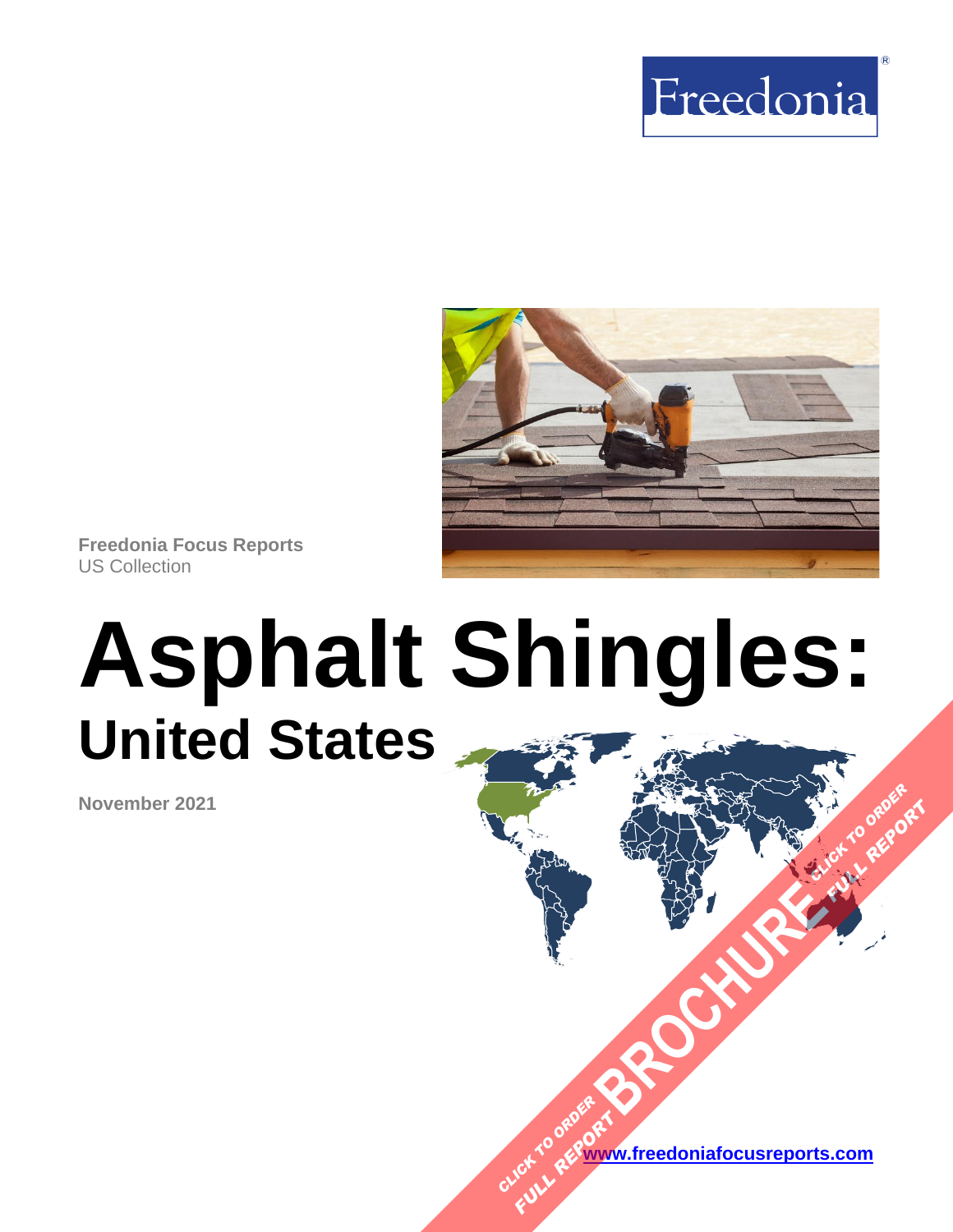# **Table of Contents**

|    | 1. Highlights                                      | 3              |
|----|----------------------------------------------------|----------------|
|    | 2. Market Environment                              | 5              |
|    | <b>Historical Trends</b>                           | 5              |
|    | Key Economic Indicators                            | $\overline{7}$ |
|    | Sustainability Initiatives                         | 8              |
|    | Impact of COVID-19 on the Asphalt Shingle Industry | 11             |
| 3. | <b>Segmentation &amp; Forecasts</b>                | 13             |
|    | Products                                           | 13             |
|    | <b>Standard Laminated</b>                          | 14             |
|    | High-Performance Laminated                         | 15             |
|    | Three-Tab                                          | 16             |
|    | <b>Markets</b>                                     | 18             |
|    | Residential                                        | 18             |
|    | Commercial                                         | 20             |
|    | 4. Industry Structure                              | 22             |
|    | <b>Industry Characteristics</b>                    | 22             |
|    | <b>Market Share</b>                                | 23             |
|    | <b>GAF Materials</b>                               | 24             |
|    | <b>Owens Corning</b>                               | 24             |
|    | CertainTeed                                        | 24             |
|    | 5. About This Report                               | 26             |
|    | Scope                                              | 26             |
|    | Sources                                            | 26             |
|    | <b>Industry Codes</b>                              | 27             |
|    | Freedonia Methodology                              | 27             |
|    | Resources                                          | 29             |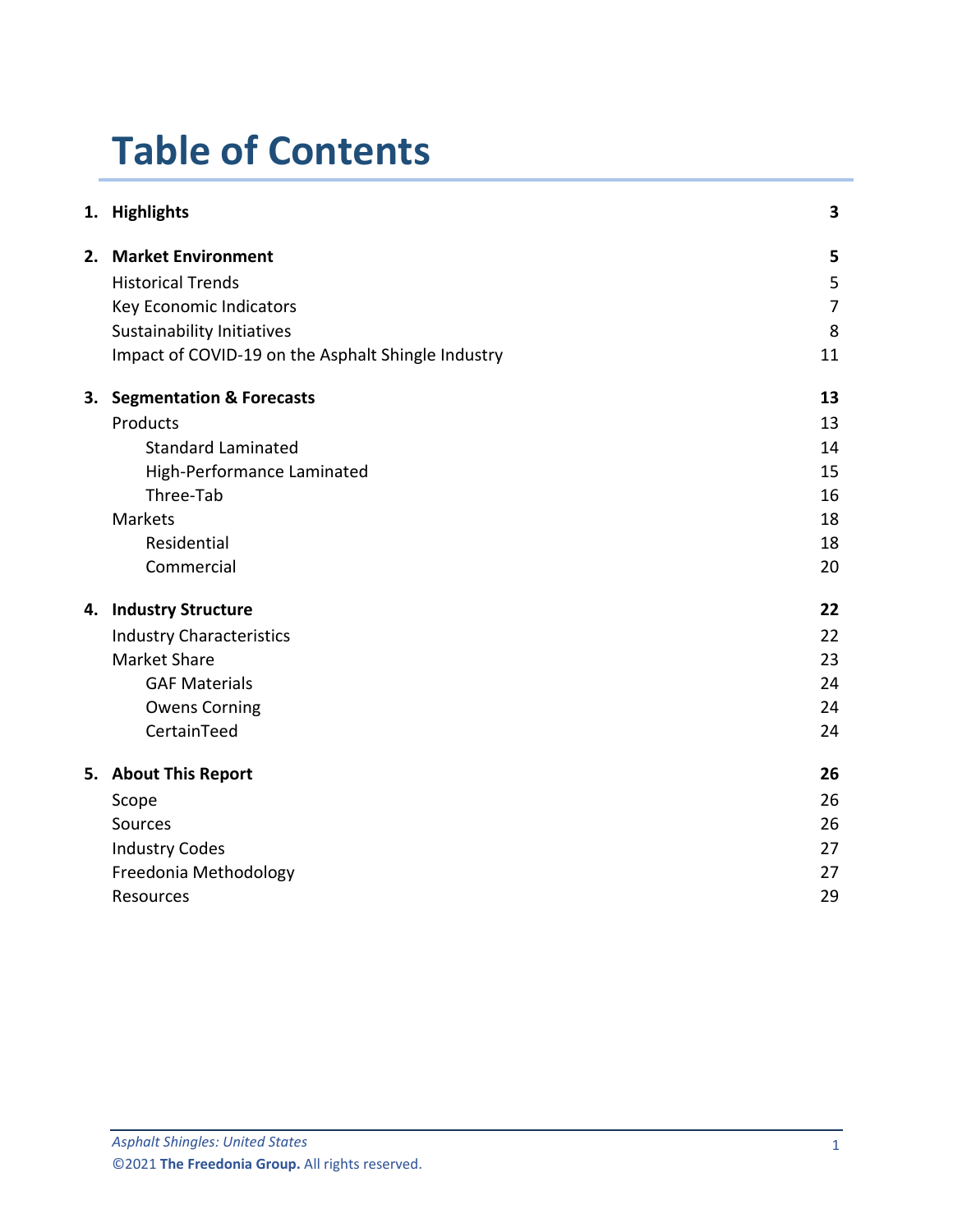# **List of Tables & Figures**

| Figure 1   Key Trends in US Asphalt Shingle Demand, 2020 - 2025                    | 3  |
|------------------------------------------------------------------------------------|----|
| Figure 2   US Asphalt Shingle Demand Trends, 2010 - 2020                           | 5. |
| Table 1   Key Indicators for US Asphalt Shingle Demand, 2010 - 2025 (2012US\$ bil) | 7  |
| Figure 3   US Asphalt Shingle Demand by Product, 2010 - 2025 (mil sq)              | 13 |
| Table 2   US Asphalt Shingle Demand by Product, 2010 - 2025 (mil sq)               | 13 |
| Figure 4   US Asphalt Shingle Demand by Product, 2010 - 2025 (%)                   | 17 |
| Figure 5   US Asphalt Shingle Demand by Market, 2010 - 2025 (mil sq)               | 18 |
| Table 3   US Asphalt Shingle Demand by Market, 2010 - 2025 (mil sq)                | 18 |
| Figure 6   US Asphalt Shingle Demand by Market, 2010 - 2025 (%)                    | 20 |
| Figure 7   US Asphalt Shingle Market Share by Company, 2020 (%)                    | 23 |
| Table 4   NAICS & SIC Codes Related to Asphalt Shingles                            | 27 |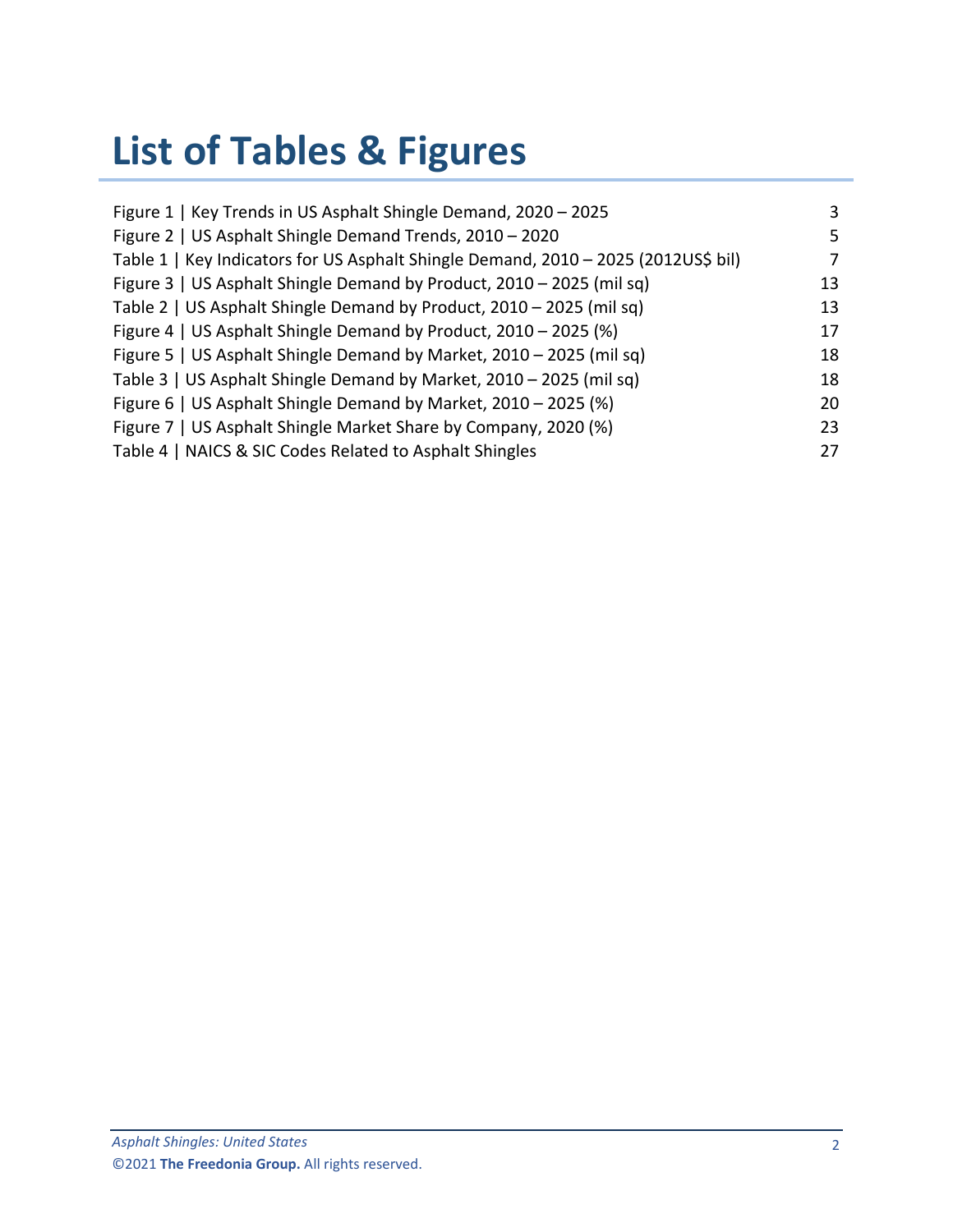## <span id="page-3-0"></span>**5. About This Report**

## <span id="page-3-1"></span>**Scope**

This report forecasts to 2025 US asphalt shingle demand in squares. Squares are a unit of measure used in the construction industry; one square equals 100 square feet. Total demand is segmented by product in terms of:

- standard laminated
- high-performance laminated
- three-tab

Total demand is also segmented by market as follows:

- residential
- commercial

To illustrate historical trends, total demand is provided in annual series from 2010 to 2020; the various segments are reported at five-year intervals for 2010, 2015, and 2020.

Excluded from the scope of this report are such related products as:

- coatings used as repair and restorative compounds and not used as primary roofing
- flashings
- mopping asphalts, granules, and ballast used in bituminous roof installations
- roofing underlays
- roof-mount solar panels
- prefabricated roof trusses and other structural supports
- roof decking materials (e.g., plywood and other engineered wood materials, concrete, metal)

Key macroeconomic indicators are also provided with quantified trends. Other various topics, including profiles of pertinent leading companies, are covered in this report. A full outline of report items by page is available in the Table of Contents.

## <span id="page-3-2"></span>**Sources**

*Asphalt Shingles: United States* (FF60097) is based on *[Roofing,](http://www.freedoniagroup.com/DocumentDetails.aspx?ReferrerId=FL-FOCUS&studyid=4216)* a comprehensive industry study published by The Freedonia Group. Reported findings represent the synthesis and analysis of data from various primary, secondary, macroeconomic, and demographic sources, such as:

• firms participating in the industry, and their suppliers and customers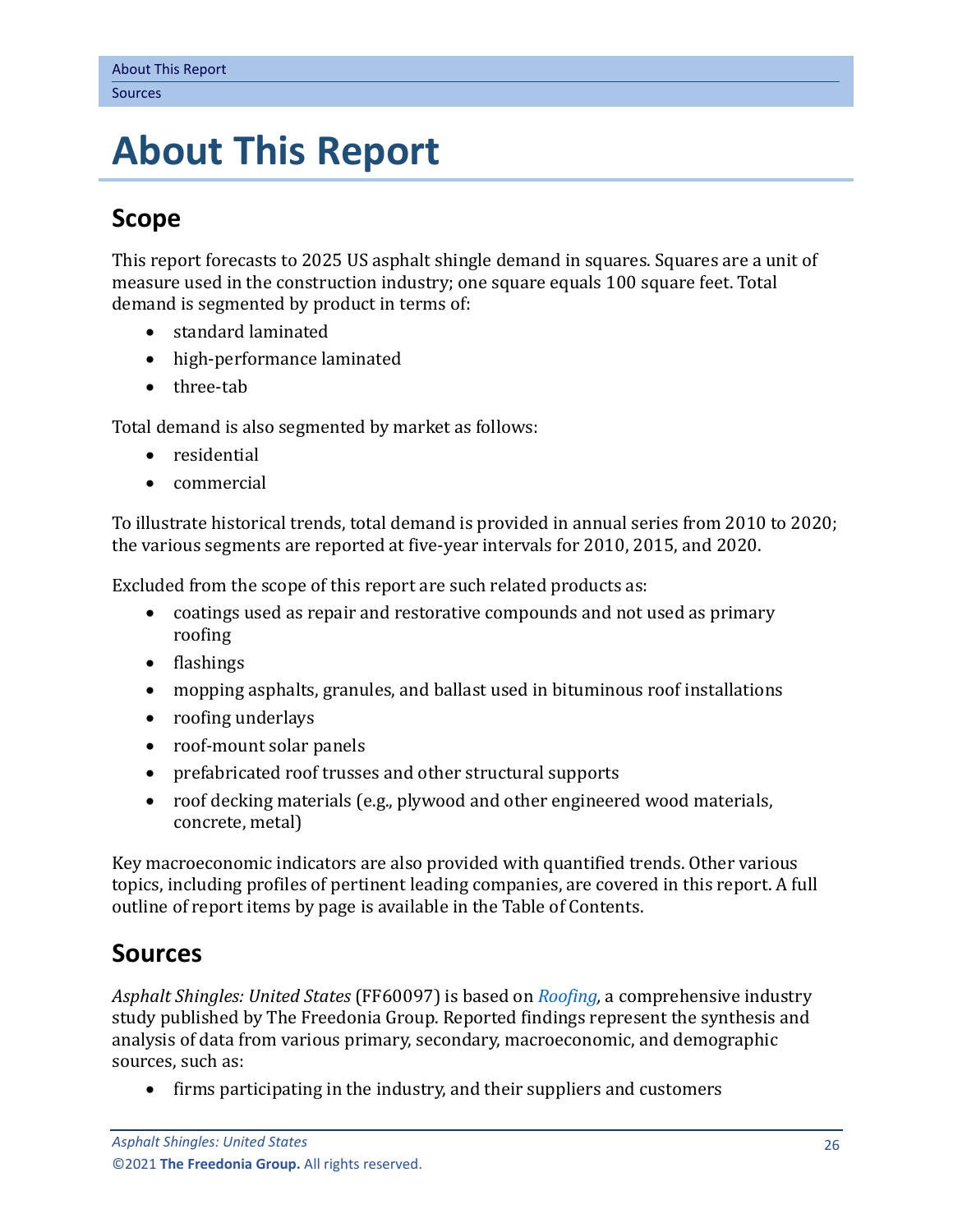- government/public agencies
- intergovernmental and non-governmental organizations
- trade associations and their publications
- the business and trade press
- indicator forecasts by The Freedonia Group
- the findings of other reports and studies by The Freedonia Group

Specific sources and additional resources are listed in the Resources section of this publication for reference and to facilitate further research.

## <span id="page-4-0"></span>**Industry Codes**

<span id="page-4-2"></span>

| Table 4   NAICS & SIC Codes Related to Asphalt Shingles |                                                                |                                           |                                         |  |  |  |
|---------------------------------------------------------|----------------------------------------------------------------|-------------------------------------------|-----------------------------------------|--|--|--|
| NAICS/SCIAN 2017                                        |                                                                | <b>SIC</b>                                |                                         |  |  |  |
| North American Industry Classification System           |                                                                | <b>Standard Industrial Classification</b> |                                         |  |  |  |
| 238160                                                  | <b>Roofing Contractors</b>                                     | 1761                                      | Roofing, Siding, & Sheet Metal Work     |  |  |  |
| 324122                                                  | Asphalt Shingle & Coating Materials Manufacturing              | 2952                                      | <b>Asphalt Felts &amp; Coatings</b>     |  |  |  |
| 423330                                                  | Roofing, Siding, & Insulation Material Merchant<br>Wholesalers | 5033                                      | Roofing, Siding, & Insulation Materials |  |  |  |

Source: US Census Bureau

## <span id="page-4-1"></span>**Freedonia Methodology**

The Freedonia Group, a subsidiary of MarketResearch.com, has been in business for more than 30 years and in that time has developed a comprehensive approach to data analysis that takes into account the variety of industries covered and the evolving needs of our customers.

Every industry presents different challenges in market sizing and forecasting, and this requires flexibility in methodology and approach. Freedonia methodology integrates a variety of quantitative and qualitative techniques to present the best overall picture of a market's current position as well as its future outlook: When published data are available, we make sure they are correct and representative of reality. We understand that published data often have flaws either in scope or quality, and adjustments are made accordingly. Where no data are available, we use various methodologies to develop market sizing (both top-down and bottom-up) and then triangulate those results to come up with the most accurate data series possible. Regardless of approach, we also talk to industry participants to verify both historical perspective and future growth opportunities.

Methods used in the preparation of Freedonia market research include, but are not limited to, the following activities: comprehensive data mining and evaluation, primary research, consensus forecasting and analysis, ratio analysis using key indicators, regression analysis, end use growth indices and intensity factors, purchase power parity adjustments for global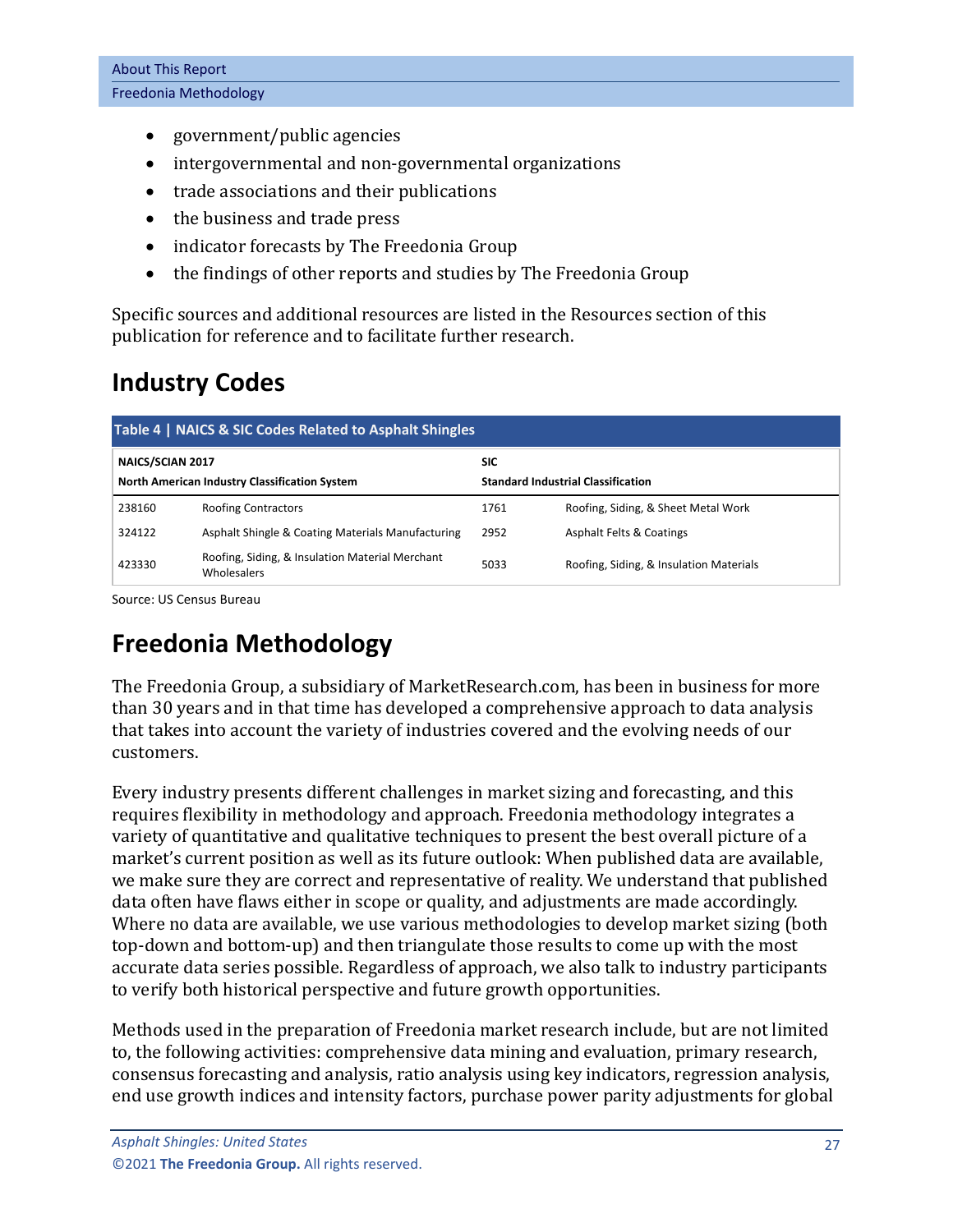data, consumer and end user surveys, market share and corporate sales analysis, product lifespan analysis, product or market life cycle analysis, graphical data modeling, long-term historical trend analysis, bottom-up and top-down demand modeling, and comparative market size ranking.

Freedonia quantifies trends in various measures of growth and volatility. Growth (or decline) expressed as an average annual growth rate (AAGR) is the least squares growth rate, which takes into account all available datapoints over a period. The volatility of datapoints around a least squares growth trend over time is expressed via the coefficient of determination, or  $r^2$ . The most stable data series relative to the trend carries an  $r^2$  value of 1.0; the most volatile – 0.0. Growth calculated as a compound annual growth rate (CAGR) employs, by definition, only the first and last datapoints over a period. The CAGR is used to describe forecast growth, defined as the expected trend beginning in the base year and ending in the forecast year. Readers are encouraged to consider historical volatility when assessing particular annual values along the forecast trend, including in the forecast year.

## **Copyright & Licensing**

The full report is protected by copyright laws of the United States of America and international treaties. The entire contents of the publication are copyrighted by The Freedonia Group.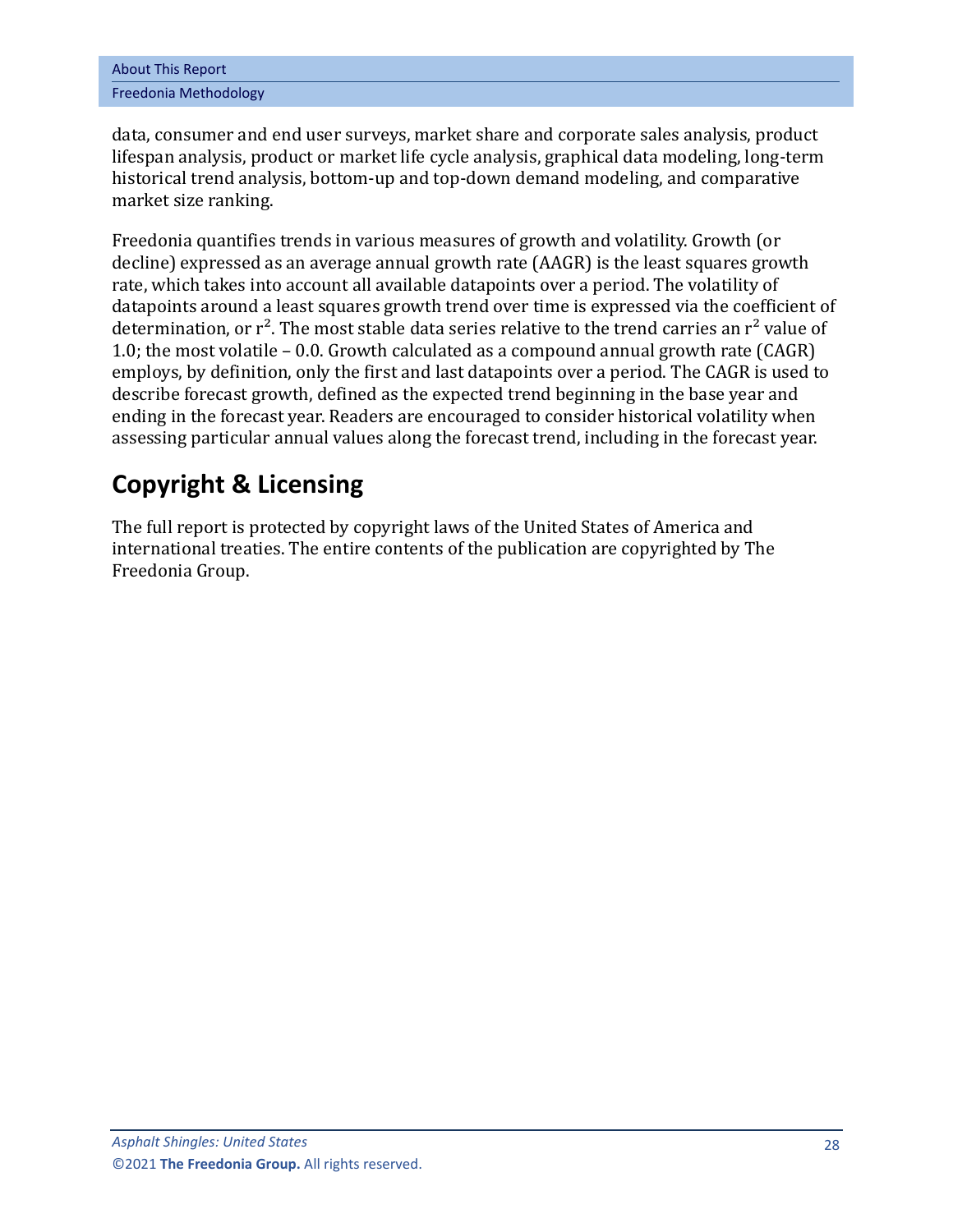### <span id="page-6-0"></span>**Resources**

#### **The Freedonia Group**

*[Roofing](http://www.freedoniagroup.com/DocumentDetails.aspx?ReferrerId=FL-FOCUS&studyid=4216)* **[Freedonia Industry Studies](http://www.freedoniagroup.com/Home.aspx?ReferrerId=FL-Focus)**

> *[Ceilings](http://www.freedoniagroup.com/DocumentDetails.aspx?ReferrerId=FL-FOCUS&studyid=3719) [Fiber Cement in the US](http://www.freedoniagroup.com/DocumentDetails.aspx?ReferrerId=FL-FOCUS&studyid=3638) [Gutters & Downspouts](http://www.freedoniagroup.com/DocumentDetails.aspx?ReferrerId=FL-FOCUS&studyid=4047) [Insulation](http://www.freedoniagroup.com/DocumentDetails.aspx?ReferrerId=FL-FOCUS&studyid=3754) Liquid [-Applied Roof Coatings](http://www.freedoniagroup.com/DocumentDetails.aspx?ReferrerId=FL-FOCUS&studyid=3843) [Lumber](http://www.freedoniagroup.com/DocumentDetails.aspx?ReferrerId=FL-FOCUS&studyid=4143) [Moulding & Trim](http://www.freedoniagroup.com/DocumentDetails.aspx?ReferrerId=FL-FOCUS&studyid=3815) [Prefabricated Housing](http://www.freedoniagroup.com/DocumentDetails.aspx?ReferrerId=FL-FOCUS&studyid=3814) [Siding](http://www.freedoniagroup.com/DocumentDetails.aspx?ReferrerId=FL-FOCUS&studyid=4152) [Windows & Doors](http://www.freedoniagroup.com/DocumentDetails.aspx?ReferrerId=FL-FOCUS&studyid=4153)*

#### **[Freedonia Focus Reports](https://www.freedoniafocusreports.com/redirect.asp?progid=89534&url=/)**

*[Asphalt: United States](https://www.freedoniafocusreports.com/Asphalt-United-States-FF60049/?progid=89534) [Ceilings: United States](https://www.freedoniafocusreports.com/Ceilings-United-States-FF60073/?progid=89534) [Commercial Roofing: United States](https://www.freedoniafocusreports.com/Commercial-Roofing-United-States-FF60091/?progid=89534) [Construction: United States](https://www.freedoniafocusreports.com/Construction-United-States-FF60054/?progid=89534) [Decorative Laminates: United States](https://www.freedoniafocusreports.com/Decorative-Laminates-United-States-FF60027/?progid=89534) [Global Ceilings](https://www.freedoniafocusreports.com/Global-Ceilings-FW60073/?progid=89534) [Insulation: United States](https://www.freedoniafocusreports.com/Insulation-United-States-FF60026/?progid=89534) [Metal Roofing: United States](https://www.freedoniafocusreports.com/Metal-Roofing-United-States-FF60105/?progid=89534) [Residential Roofing: United States](https://www.freedoniafocusreports.com/Residential-Roofing-United-States-FF60089/?progid=89534)*

#### **[Freedonia Custom Research](http://www.freedoniagroup.com/CustomResearch.aspx?ReferrerId=FL-Focus)**

#### **Trade Publications**

*Builder Engineering News -Record Journal of Light Construction Metal Construction News Metal Roofing Qualified Remodeler Remodeling Roofing Contractor Western Roofing, Insulation, & Siding*